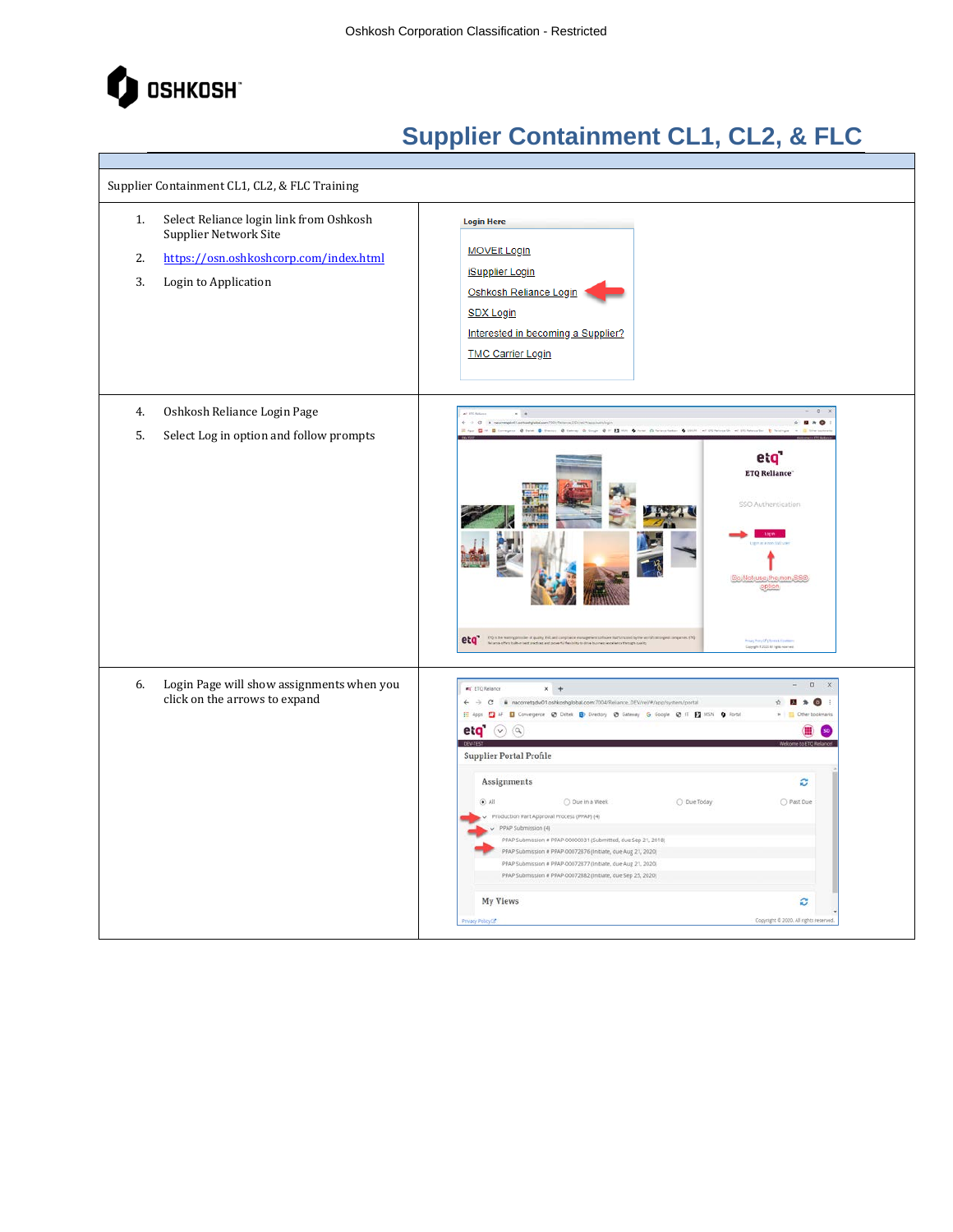

| 7.<br>8.   | Setting favorites for modules access is<br>granted<br>Select the 9 stacked boxes                                                                                                                                                                           | <b>SD</b>                                                                                                                                                                                                                                                                                                                                                                                                                                                                |
|------------|------------------------------------------------------------------------------------------------------------------------------------------------------------------------------------------------------------------------------------------------------------|--------------------------------------------------------------------------------------------------------------------------------------------------------------------------------------------------------------------------------------------------------------------------------------------------------------------------------------------------------------------------------------------------------------------------------------------------------------------------|
| 9.         | Select All modules                                                                                                                                                                                                                                         | Star Up to 6 favorite modules<br>from All Modules Page<br>All Modules                                                                                                                                                                                                                                                                                                                                                                                                    |
|            | 10. NOTE: Several modules will be greyed out<br>meaning we are either not using the<br>module or you don't have access to the<br>module                                                                                                                    | $\bigoplus$<br>Corrective Action and<br>Preventive Action (CAPA)<br>Supplier Corrective Act                                                                                                                                                                                                                                                                                                                                                                              |
|            | 11. The modules that are bolded is what you have<br>access to; select the star button beside each<br>module to make it a favorite - Max is 6                                                                                                               | Document Control                                                                                                                                                                                                                                                                                                                                                                                                                                                         |
|            | 12. Active modules for suppliers are as follows:<br>PPAP<br>а.<br>$SCAR - BD$<br>b.<br>RCM - Change Management<br>c.<br>Section J Compliance<br>d.<br>Containment - CL1, CL2, FLC<br>е.<br>13. Internal accounts will not be able to open<br>anything else | <b>Export Pre-Clearance</b><br>$\circled{t}$<br>Nonconforming Material<br>(i)<br><b>Production Part</b><br>Approval Process (PPAP)                                                                                                                                                                                                                                                                                                                                       |
|            | 14. After setting favorites in previous steps<br>simply click on 9 stacked boxes to open<br>module                                                                                                                                                         | $\Box$<br>$\times$<br>$^{+}$<br>etg <sup>*</sup> ETQ Reliance<br>$\times$<br>nacorretqdw01.oshkoshglobal.com:7004/Reliance_DEV/rel/#/app/system/por<br>- 1<br>☆<br>$\left( \begin{array}{c} D \end{array} \right)$<br>Convergence + Deltek + Directory + + Gateway + G Google + + T<br><b>III</b> Apps<br>Other bookmarks                                                                                                                                                |
| 15.        | Open Supplier Containment Module by<br>clicking on 9 boxes                                                                                                                                                                                                 | eta<br>$(\mathsf{Q})$<br><b>DEV-TEST</b>                                                                                                                                                                                                                                                                                                                                                                                                                                 |
| 16.<br>17. | Select Supplier Containment<br>0r<br>18. Select "All Modules" then select Supplier<br>Containment                                                                                                                                                          | Corrective Action and<br>赚<br>Preventive Action (CAPA)<br><b>Supplier Portal Profile</b><br>Production Part Approval<br>Process (PPAP)<br><b>Assignments</b><br>Reliance Change<br>h<br>Management<br>$\odot$ All<br>$\bigcirc$ Due in a Week<br>◯ Due Today<br>$\Delta$<br>Section J Compliance<br>> Production Part Approval Process (PPAP) (4)<br>Supplier Containment -<br>CL1, CL2, FLC<br>$\Delta$<br><b>My Views</b><br>All Modules<br>You do not have any views. |
|            |                                                                                                                                                                                                                                                            | Copyright © 2020. All rights reserved.<br>Privacy Policy $\mathbb{Z}^n$                                                                                                                                                                                                                                                                                                                                                                                                  |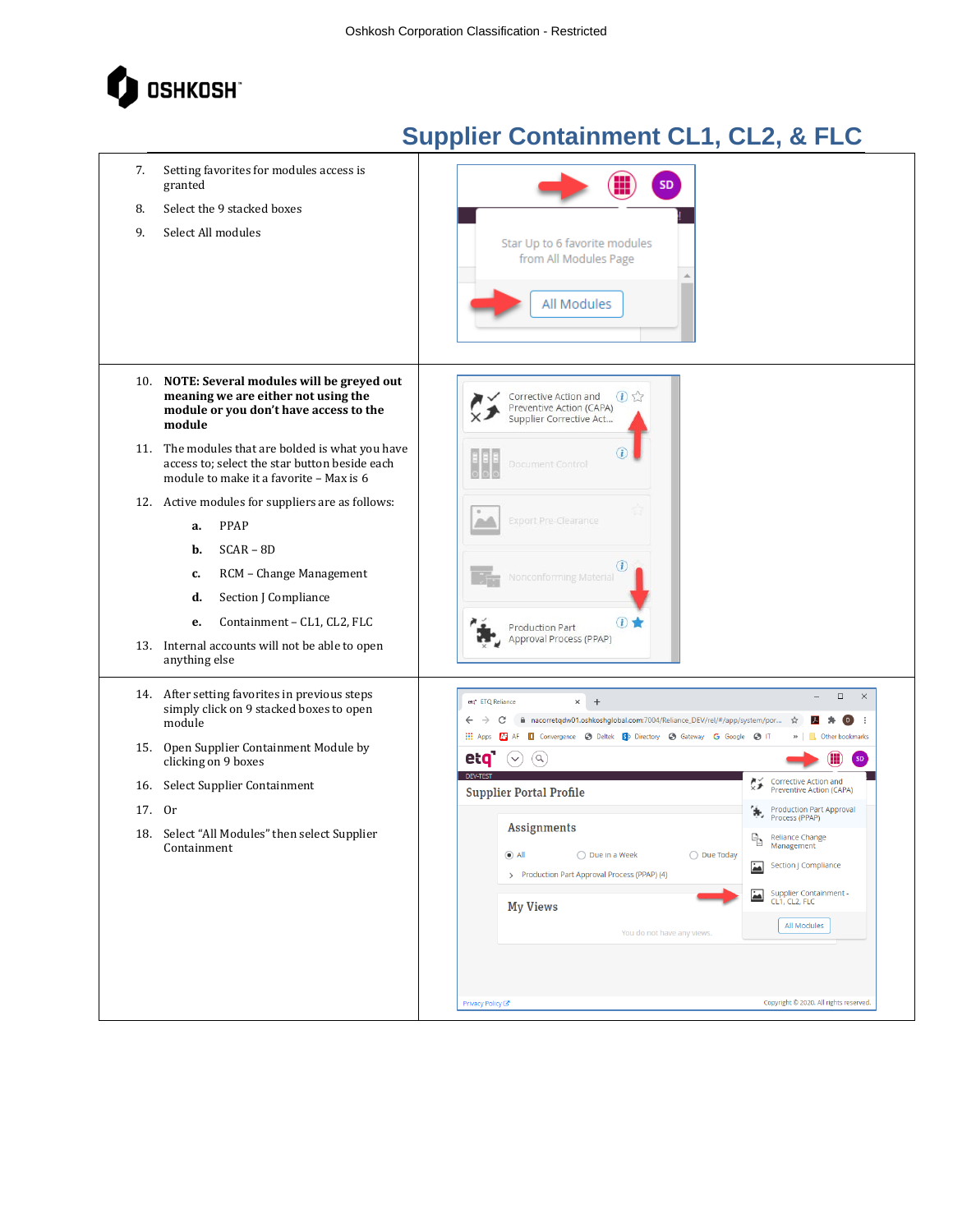

| 19. Oshkosh and Supplier<br>CL1 - Containment Leve 1<br>a.<br>CL2 - Containment Level 2<br>b.<br>FLC - Full Launch Containment<br>c.                                                                                                                                                                            | Purpose of Containment<br>A standardized methodology to contain defective product and to protect Oshkosh Corporation from<br>receiving additional non-conforming material.<br>CL1 - Containment Level 1<br>٠<br>Oshkosh Corporation requires that a supplier put into place a redundant inspection process at the<br>supplying location. The Supplier is responsible to sort for a specific nonconformance, execute 8D<br>corrective action methodology, and insulate Oshkosh Corporation from the receipt of nonconforming<br>parts/material. The redundant inspection is required in addition to the Supplier's normal production<br>process controls and is executed by the supplier's employees.<br>CL2 - Containment Level 2<br>٠<br>Oshkosh Corporation requirement that includes the same processes as Containment Level 1, with an<br>additional inspection process by a 3rd party Inspection Company representing Oshkosh Corporation's<br>interests specific to the containment activity. The third party is selected by the supplier, approved by<br>Oshkosh Corporation, and paid for by the supplier.<br>FLC - Full Launch Containment - New product Launches                                                                                           |
|-----------------------------------------------------------------------------------------------------------------------------------------------------------------------------------------------------------------------------------------------------------------------------------------------------------------|----------------------------------------------------------------------------------------------------------------------------------------------------------------------------------------------------------------------------------------------------------------------------------------------------------------------------------------------------------------------------------------------------------------------------------------------------------------------------------------------------------------------------------------------------------------------------------------------------------------------------------------------------------------------------------------------------------------------------------------------------------------------------------------------------------------------------------------------------------------------------------------------------------------------------------------------------------------------------------------------------------------------------------------------------------------------------------------------------------------------------------------------------------------------------------------------------------------------------------------------------------------------|
| 20. Oshkosh<br>Multiple navigation options<br>a.<br>available<br>Reload<br>b.<br>Reset<br>c.<br><b>Expand Rows</b><br>d.<br>Export to PDF or Excel<br>e.<br>f.<br>Ability to sort on any column<br>Multiple view options<br>g.<br>21. Oshkosh<br>Initiate CL1, CL2, or FLC<br>a.<br>Select "New Document"<br>b. | $eta$ $\odot$ $\odot$<br>Supplier Centainment - CL1 (<br>Supplier Containment - CL1, CL2, FLC<br><b>O fave Document</b><br>Cifieload<br>All Views\Open Containment Level 1<br>HY VIINT<br>29 Advanced Filter   CFREE   III Expand Rows<br><b>VICW HUTSES</b><br>O<br>CL Number<br>Segment<br><b>Current Phase</b><br>Inspection Start Date<br>Estimated Completion Date<br>Oshko<br>e saved frien<br>Excel<br>$14.3\,M_\odot$<br>PDF<br>sysy-mm-old<br>同<br>yyyy-men-cd<br>@ All Views<br>$(1-00001)$<br>Jun'5 2020<br>Defense Production<br>Supplier Data Entry<br>Jun 2, 2020<br>Williams Darrell<br>$\Box$<br>0.00034<br>A C1S<br>O<br>Defense Production<br>Supplier<br>Jun 2 2020<br>Jun 5, 2020<br>Williams, Darrell<br>$CL-COO227$<br>Aug 26, 2020<br>Sep 4, 2020<br>$\Box$<br>Dafanse Production<br>Supplet<br>Williams, Darrell<br>Closed<br>inspection Quantities<br>Open Contains<br>Tevel 1<br>Open Conte<br>Level 2<br>Open full Launch<br>et <b>q</b><br>$\alpha$<br>$\checkmark$<br><b>OA</b><br>Supplier Containment - CL1, CL2, FLC<br>المغ<br>New Document<br>$\bigcirc$ Reload<br>All Views\Open Containment Level 1<br><b>MY VIEWS</b><br><b>រៀ</b> Advanced Filter<br>$\mathcal C$ Reset<br>$\overline{III}$ Expand Rows<br><b>VIEW FILTERS</b> |
| 22. Oshkosh<br>Complete all field<br>a.<br>Red * are required fields<br>b.<br>Segment<br>c.<br><b>Containment Level</b><br>d.<br>Inspection start and completion<br>e.<br>Oshkosh Quality Contact<br>f.<br><b>Commodity Manager Contact</b><br>g.                                                               | Issue Identification<br>CL Number<br>· Containment Level<br>· Inspection Start<br>· Segment<br>* Estimated Compl<br>Defense Pro $\omega \times \sqrt{ }$<br>CL1<br>Sep 28, 2020 $\times$ [1]<br>Oct 9, 2020 $\times$<br>$\times$ $\times$<br>Oshkosh SQA Contact Phone #<br>· Oshkosh SQA Contact<br>+ Oshkosh SQA Email<br>Williams, Darrell (DWilliams@oshkoshco $\times$ $\hspace{.18cm}$ $\hspace{.18cm}$ $\hspace{.18cm}$<br>26826<br>DWilliams@oshkoshcorp.com<br>Commodity Manager Phone #<br>Commodity Manager<br>· Commodity Manager Email<br>26826<br>Williams, Darrell (DWilliams@oshkoshco X &<br>DWilliams@oshkoshcorp.com                                                                                                                                                                                                                                                                                                                                                                                                                                                                                                                                                                                                                              |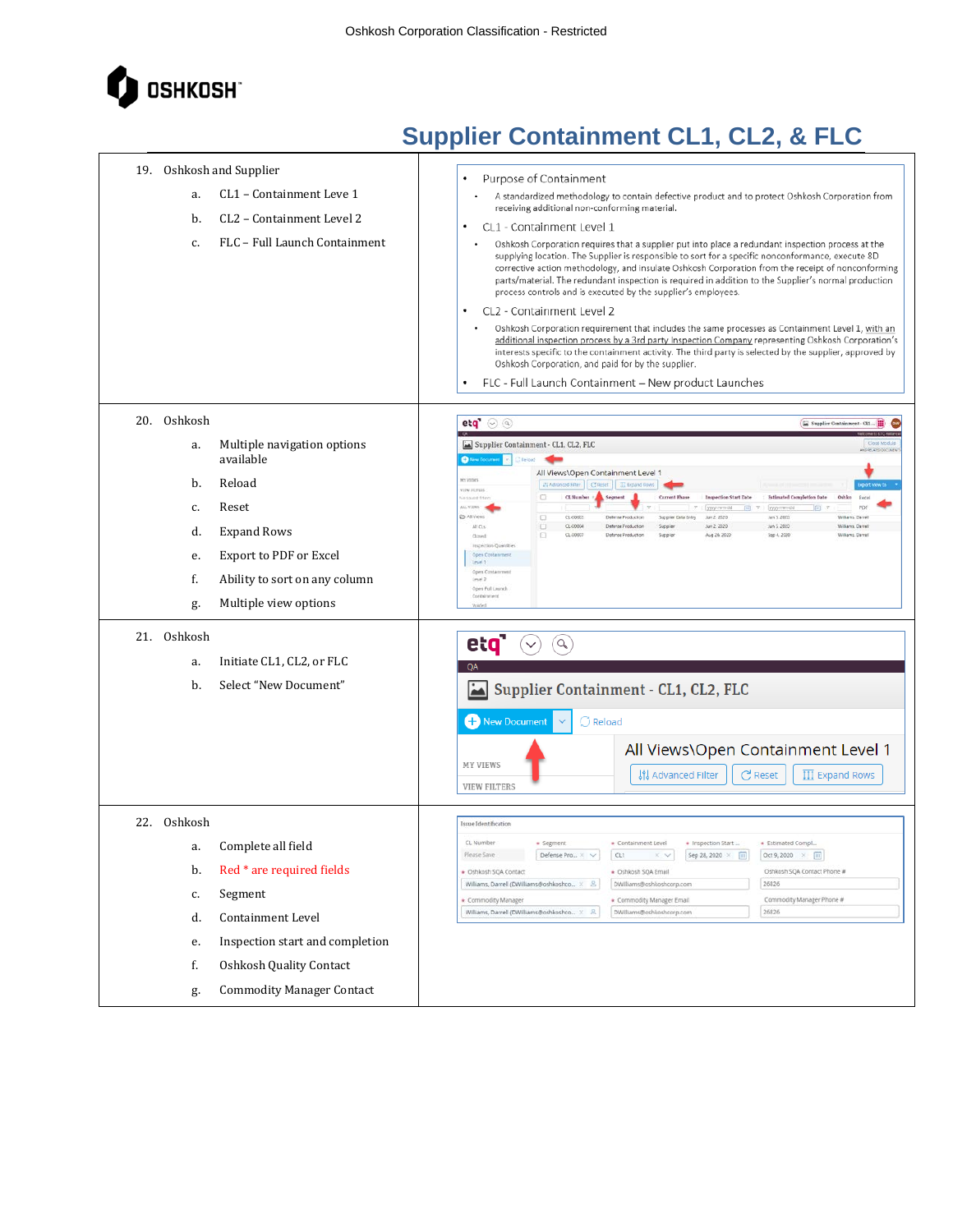

|     | 23. Oshkosh |                                                                              | Supplier Information<br>A Collapse All<br>+ Add Record<br><b>B</b> Remove                                                       |
|-----|-------------|------------------------------------------------------------------------------|---------------------------------------------------------------------------------------------------------------------------------|
|     | a.          | Complete all field                                                           | + Oldest to newest<br>OSelected filt of 1 < ><br>0                                                                              |
|     | b.          | Red * are required fields                                                    | Supplier Lookup<br>$\Box$<br>$\odot$<br>$\Box$                                                                                  |
|     |             |                                                                              | v.<br>Supplier Company                                                                                                          |
|     | c.          | Supplier Name                                                                | OSN Supplier Numb<br>Supplier Name<br>* ERP Supplier Nu.<br>$1212121212$ × $\vee$<br>Supplier Company<br>9999                   |
|     | d.          | <b>ERP Supplier Number</b>                                                   | « Supplier Contact Lookup                                                                                                       |
|     | e.          | Supplier contact Lookup                                                      | Supplier, User (dwilliams@<br>Supplier Contact Person<br>Supplier Contact Phone #<br>Supplier Contact Email                     |
|     | f.          | <b>Supplier Phone</b>                                                        | Enter Phone Number<br>Supplier, User<br>(dwilliams@oshkoshcorp.com).<br>dwilliams@oshkoshcorp.com                               |
|     |             |                                                                              |                                                                                                                                 |
|     | 24. Oshkosh |                                                                              | <b>Product Information</b><br>+ Add Record<br>A Collapse All<br><b>O</b> Remové                                                 |
|     | a.          | Complete all field                                                           | d  < 2<br><b>A</b> Oldest to newest<br>0<br>O Selected                                                                          |
|     | b.          | Red * are required fields                                                    | Product Lookup<br>O<br>$\omega$<br>o<br>š.<br>004099<br>Select                                                                  |
|     | c.          | Part number                                                                  | Add<br>Part Number<br>DMR/NMT #<br>Part Name<br>Revision<br>Quantity Rejected                                                   |
|     | d.          | Revision                                                                     | Record<br>100<br>LH HARDENER SLOW<br>$\mathbb{A}$<br>004099<br>654987<br>if more                                                |
|     | e.          | Quantity Rejected                                                            | Failure Mode<br>than<br>Plant/Facility<br>Commodity<br>ASSEMBLY : Assembled wr X V<br>Fabrications<br>20th<br>one part-<br>X V  |
|     | f.          | DMR/NMT#                                                                     | + Problem Description (Who, What, Where, When, How Many?)<br>Enter Problem Description for rejected parts                       |
|     | g.          | Commodity                                                                    |                                                                                                                                 |
|     | h.          | Plant/Facility                                                               |                                                                                                                                 |
|     | i.          | Failure Mode                                                                 | Attachments<br>Attachment<br>$0$ File(s)                                                                                        |
|     | j.          | Problem Description                                                          | No Files                                                                                                                        |
|     | k.          | Add files (s), if applicable                                                 | Add File(s)                                                                                                                     |
|     |             |                                                                              |                                                                                                                                 |
|     |             | 25. If more than one-part number, Select "Add<br>Record" and complete fields |                                                                                                                                 |
|     |             |                                                                              |                                                                                                                                 |
| 26. | Oshkosh     |                                                                              | <b>Inspection Data</b><br>* Collapse All<br>+ Add Record<br><b>自 Remove</b>                                                     |
|     | a.          | Complete all field                                                           | $\Box$<br>$\Delta$ of 1 $\leq$ $>$<br>↑ Oldest to newest<br>0 Selected<br>· Part Number/Feature<br>* Date Added<br>Date Removed |
|     | b.          | Red * are required fields                                                    | $\Box$<br>$\circ$<br>004099<br>Sep 28, 2020 ×<br>圃<br>$\left( \overline{m}\right)$                                              |
|     | c.          | <b>Enter Part Number</b>                                                     | After entering your daily inspection numbers<br>select "Save and Close"                                                         |
|     | d.          | Enter Date Added                                                             | <b>Inspection Notes</b>                                                                                                         |
|     | e.          | Add inspection notes                                                         |                                                                                                                                 |
|     | f.          | Add files (s), if applicable                                                 | Attachment<br>$0$ File(s)                                                                                                       |
|     |             |                                                                              | No Files                                                                                                                        |
|     |             |                                                                              | Add File(s)                                                                                                                     |
|     |             |                                                                              |                                                                                                                                 |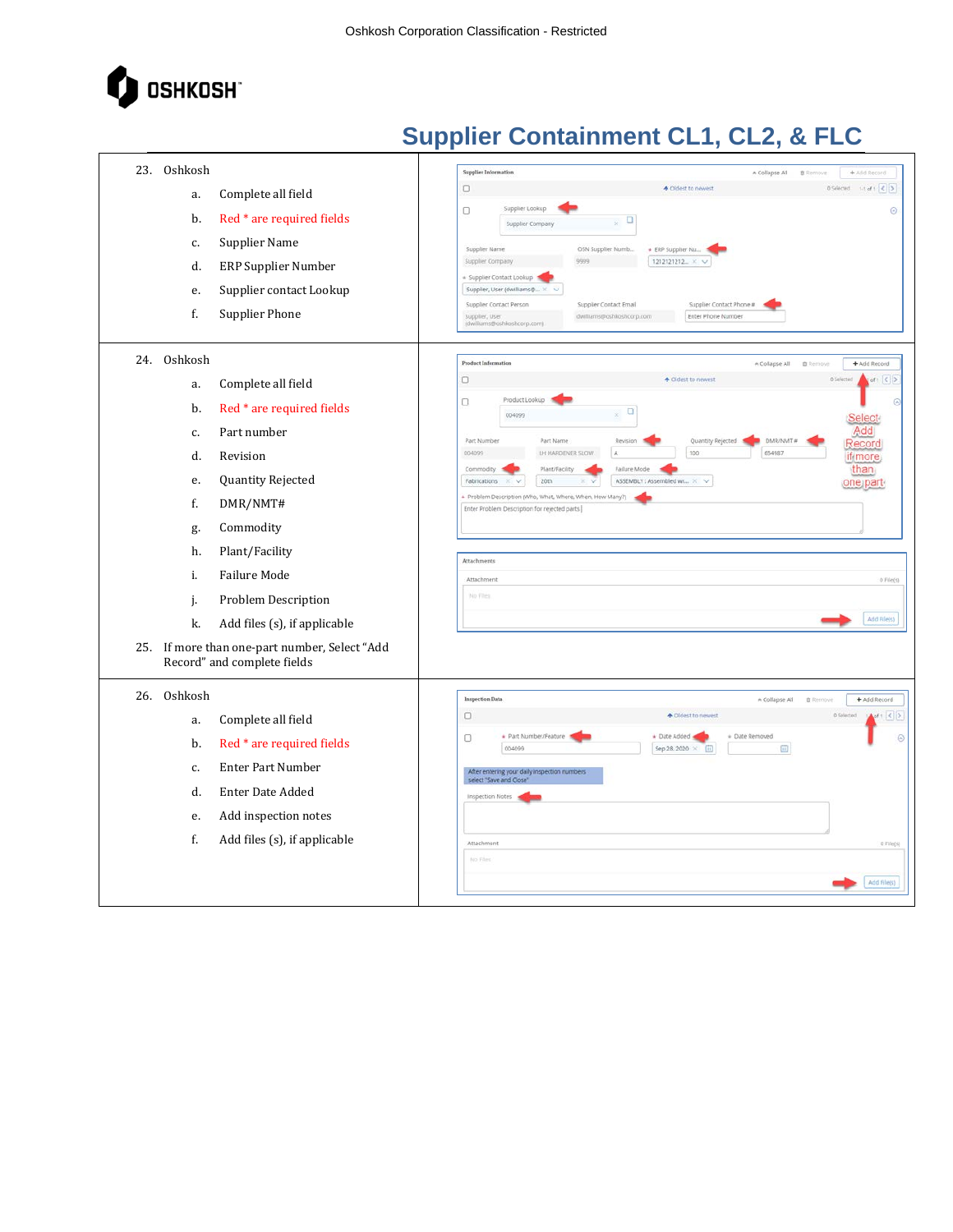

| 27. Oshkosh                               | Send                                                                                                                                                                                                                                                                                                                         |
|-------------------------------------------|------------------------------------------------------------------------------------------------------------------------------------------------------------------------------------------------------------------------------------------------------------------------------------------------------------------------------|
| Select "Send"<br>a.                       |                                                                                                                                                                                                                                                                                                                              |
| Phase, Due Date, and Assign To will<br>b. | Select Phase                                                                                                                                                                                                                                                                                                                 |
| auto populate                             | • Supplier Containment Plan                                                                                                                                                                                                                                                                                                  |
| Select "Send"<br>c.                       | * Due Date                                                                                                                                                                                                                                                                                                                   |
|                                           | 曲<br>Sep 28, 2020<br>$\times$                                                                                                                                                                                                                                                                                                |
|                                           | * Assign To                                                                                                                                                                                                                                                                                                                  |
|                                           | 28<br>Supplier, User                                                                                                                                                                                                                                                                                                         |
|                                           | (dwilliams@oshkoshcorp.com)                                                                                                                                                                                                                                                                                                  |
|                                           | Notify                                                                                                                                                                                                                                                                                                                       |
|                                           | 28                                                                                                                                                                                                                                                                                                                           |
|                                           |                                                                                                                                                                                                                                                                                                                              |
|                                           | Comment<br>Send                                                                                                                                                                                                                                                                                                              |
|                                           |                                                                                                                                                                                                                                                                                                                              |
|                                           |                                                                                                                                                                                                                                                                                                                              |
|                                           | Cancel<br>Send                                                                                                                                                                                                                                                                                                               |
|                                           |                                                                                                                                                                                                                                                                                                                              |
| 28. Supplier                              | Dear Supplier, User (dwilliams@oshkoshcorp.com),                                                                                                                                                                                                                                                                             |
| Notification email will send<br>a.        | This letter provides formal notification of your facility being placed on CL1 effective immediately for part number(s) listed below. These part(s) have                                                                                                                                                                      |
| automatically to supplier                 | been identified as not meeting our requirments for use at Oshkosh Corporation plants and warehouses. Effective permanent corrective actions need to<br>be implemented to stop the occurrence of the quality issues and commulcated to Oshkosh via Reliance Scar and Containment modules. Therefore, you<br>must immediately: |
|                                           | 1. Establish an effective 100% additional containment within your location.                                                                                                                                                                                                                                                  |
|                                           | 2. Put containment in place if the same part is shipped to another Oshkosh Corporation Facility.                                                                                                                                                                                                                             |
|                                           | Status: Supplier Containment Plan                                                                                                                                                                                                                                                                                            |
|                                           | Segment: Defense Production<br>Supplier Name: Supplier Company<br>Supplier Number: 12121212121212                                                                                                                                                                                                                            |
|                                           | Part Number: 004099<br>Part Name: LH HARDENER SLOW                                                                                                                                                                                                                                                                           |
|                                           | Problem Description: Enter Problem Description for rejected parts<br>Last Comment: No Comments                                                                                                                                                                                                                               |
|                                           | Please click link to open the document:<br>Containment # CL-00008                                                                                                                                                                                                                                                            |
|                                           |                                                                                                                                                                                                                                                                                                                              |
| 29. Supplier                              | $eq$ $\odot$ $\odot$<br>Supplier Containment - CL1 (                                                                                                                                                                                                                                                                         |
| Reload<br>a.                              | Clase Modul<br>Supplier Containment - CL1, CL2, FLC<br>Relaxi <b>Care</b>                                                                                                                                                                                                                                                    |
| b.<br>Reset                               | All Views\Open Containment Level 1<br>MY VIEWS<br><b>IN Advanced Filter   C Resm   III Expand Rows</b><br><b>Export view to</b>                                                                                                                                                                                              |
| <b>Expand Rows</b><br>c.                  | VIDE PATTES<br>$\Box$<br>CL Number<br><b>Estimated Completion Date</b><br>Segment<br><b>Current Phase</b><br>Inspection Start Date<br>lo saved filters<br>Excel<br>ALL VIEWS<br>PDF.<br>Ÿ.<br>www.dd<br><b>Bill</b><br>獨<br>yyy-mm-dd                                                                                        |
| Export to PDF or Excel<br>d.              | <b>DAIVON</b><br>$\Box$<br>CL-00003<br>Defense Production<br>Supplier Data Entry<br>Jun 2, 2020<br>Jun 5, 2020<br>Williams, Daniel<br>0<br>CL-00004<br>All CLS<br>Dafanje Production<br>Suppler<br>Jun 2, 2020<br>Jun 5, 2020<br>Williams, Damel                                                                             |
| Ability to sort on any column<br>e.       | CL-00007<br>Aug 26, 2020<br>о<br>Defense Production<br>Suppler<br>Sep 4, 2020<br>Williams, Damell<br>Closed<br>$\Box$<br>$C1 - COOOB$<br>Sep 28, 2020<br>Oct 9, 2020<br>Defense Production<br>Supplier<br>Williams, Darrell<br>Inspection                                                                                    |
| f.<br>Multiple view options               | Quantities<br>Open Containment<br>Level 1                                                                                                                                                                                                                                                                                    |
|                                           |                                                                                                                                                                                                                                                                                                                              |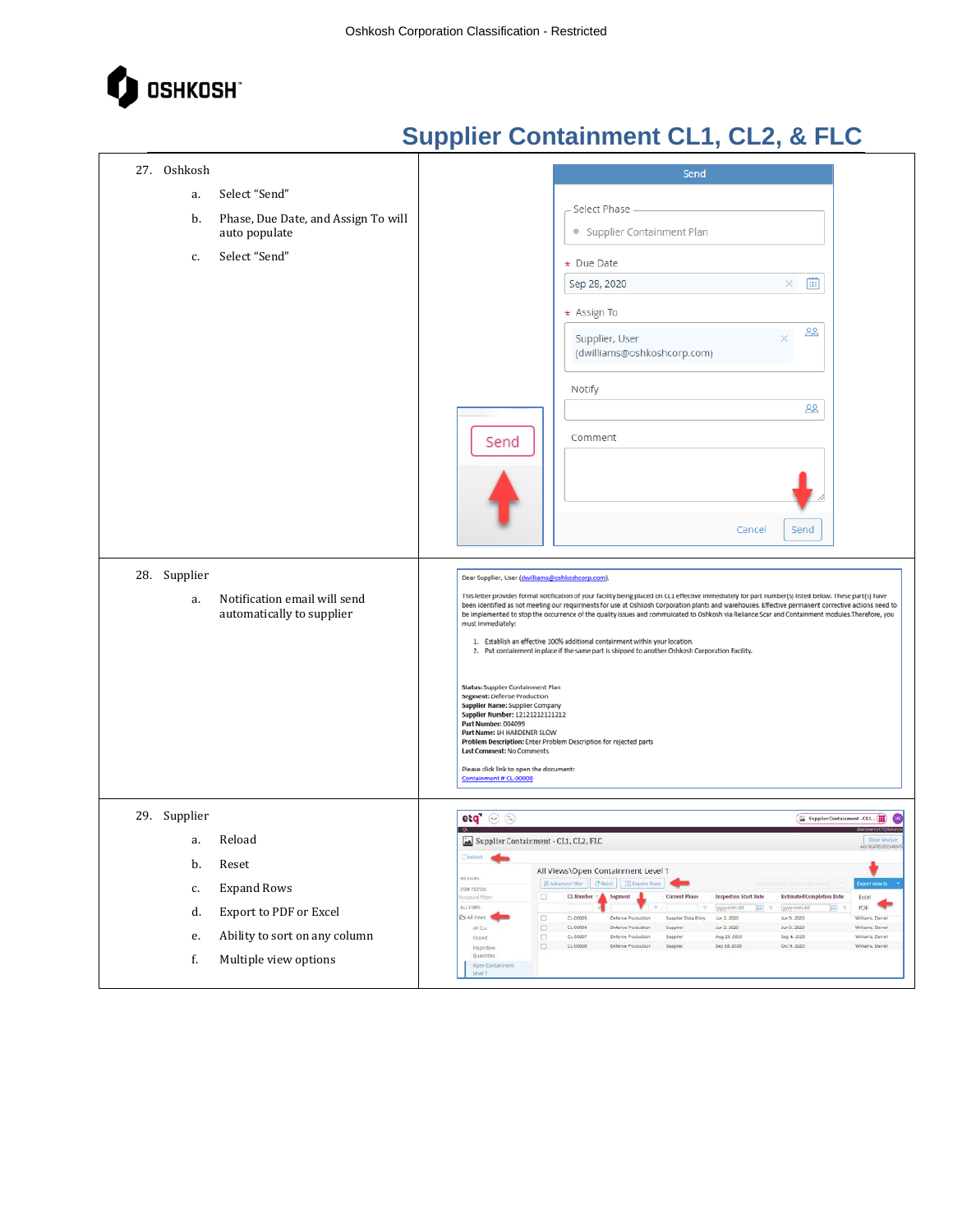

| 30. Supplier<br>a.<br>b.<br>c.<br>d.<br>e. | Review Containment details and<br>complete Supplier Containment<br>Plan<br>Enter quality manager name, email<br>and phone<br>How parts will be inspected<br>How parts will be marked<br>Add file(s) to demonstrate plan | * Supplier Quality Manager Phon<br>* Supplier Quality Manager<br>* Supplier Quality Manager Email<br>JoeBlack@gmail.com<br><b>Enter Phone</b><br>Joe black<br>Supplier Containment Plan<br>+ How are the CL1/CL2 parts inspected? (please describe method, tools,etc)<br>Enter how parts are going to be inspected<br>+ How are the CL1/CL2 parts identified?<br>Enter how parts will be identified once inspected<br>+ Attachment (please attach work instruction and part identification method/example)<br>1 File(s)<br>$1 \pm 289$<br>QC-0825 Defense.docx<br>& Download All Add File(s) |
|--------------------------------------------|-------------------------------------------------------------------------------------------------------------------------------------------------------------------------------------------------------------------------|----------------------------------------------------------------------------------------------------------------------------------------------------------------------------------------------------------------------------------------------------------------------------------------------------------------------------------------------------------------------------------------------------------------------------------------------------------------------------------------------------------------------------------------------------------------------------------------------|
| 31. Supplier<br>a.<br>b.<br>c.<br>d.       | If rejecting back to Oshkosh<br>Select "Back"<br>Enter a comment<br>Email will be sent automatically                                                                                                                    | <b>Back</b><br>Select Phase<br>· Draft<br>Due Date<br>Sep 28, 2020<br>Assign To<br>Williams, Darrell<br>(DWilliams@oshkoshcorp.com)<br>Notify<br>88<br>Send<br>* Comment<br>Enter comment on why<br><b>Back</b><br>Send<br>Cancel                                                                                                                                                                                                                                                                                                                                                            |
| 32. Supplier<br>a.<br>b.<br>c.<br>d.<br>e. | <b>Submitting Supplier Containment</b><br>Plan for Oshkosh to approval<br>Select "Send"<br>Phase, Due Date, and Assign To will<br>auto populate<br>Select "Send"<br>Email will be sent automatically                    | Send<br>Select Phase<br>Containment Plan Approval<br>Due Date<br>Sep 28, 2020<br>Assign To<br>Williams, Darrell<br>(DWilliams@oshkoshcorp.com)<br>Notify<br>88<br>Comment<br>Send<br>٠<br>Cancel<br>Send                                                                                                                                                                                                                                                                                                                                                                                     |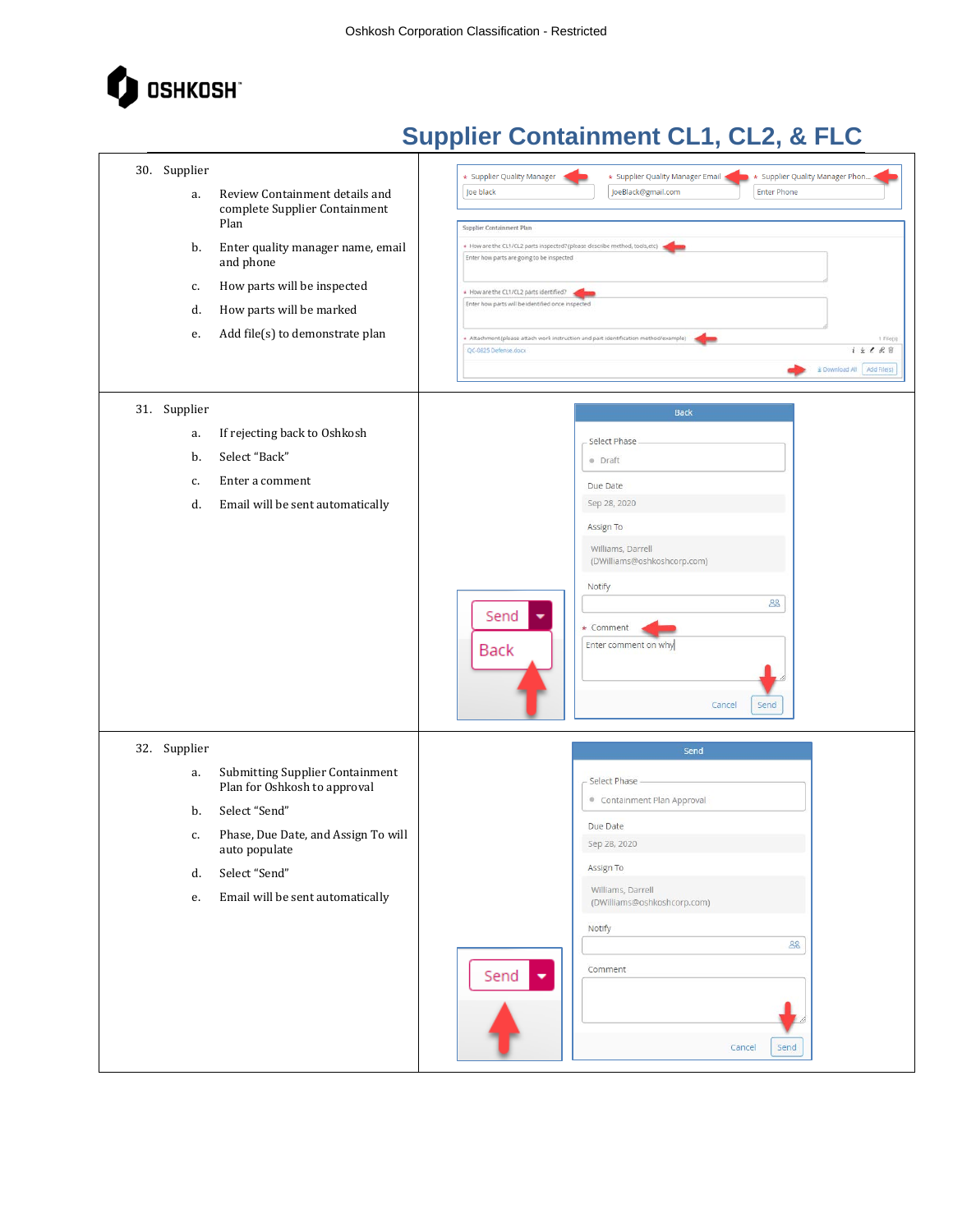

| 33. Oshkosh<br>Quality Engineer will review and<br>a.<br>approve the supplier containment<br>plan<br>Approval - supplier will receive<br>b.<br>email<br>Rejection - Input comments and<br>c.<br>supplier will receive email | Containment Plan<br>Disposition<br>Approved<br>O Reject<br>+ Oshkosh SQE Comments<br>* Containment Plan<br>Disposition<br>O Approved<br>C Reject<br>+ Oshkosh SQE Comments<br>Enter comments if rejecting supplier containment plan                                                                                                                                  |
|-----------------------------------------------------------------------------------------------------------------------------------------------------------------------------------------------------------------------------|----------------------------------------------------------------------------------------------------------------------------------------------------------------------------------------------------------------------------------------------------------------------------------------------------------------------------------------------------------------------|
| 34. Oshkosh<br>Select "Send"<br>a.<br>Phase, Due Date, and Assign To will<br>b.<br>auto populate<br>Select "Send"<br>c.<br>Email will be sent automatically<br>d.                                                           | Send<br>Select Phase<br>• Supplier Data Entry<br>* Due Date<br>曲<br>Oct 9, 2020<br>×<br>Assign To<br>Supplier, User (dwilliams@oshkoshcorp.com)<br>Williams, Darrell<br>(DWilliams@oshkoshcorp.com)<br>Notify<br>28<br>Comment<br>Send<br>Cancel<br>Send                                                                                                             |
| 35. Supplier<br>Email example<br>a.                                                                                                                                                                                         | Status: Supplier Data Entry<br>Segment: Defense Production<br>Supplier Name: Supplier Company<br><b>Supplier Number: 12121212121212</b><br>Part Number: 004099<br>Part Name: LH HARDENER SLOW<br>Problem Description: Enter Problem Description for rejected parts<br>Last Comment: No Comments<br>Please click link to open the document:<br>Containment # CL-00008 |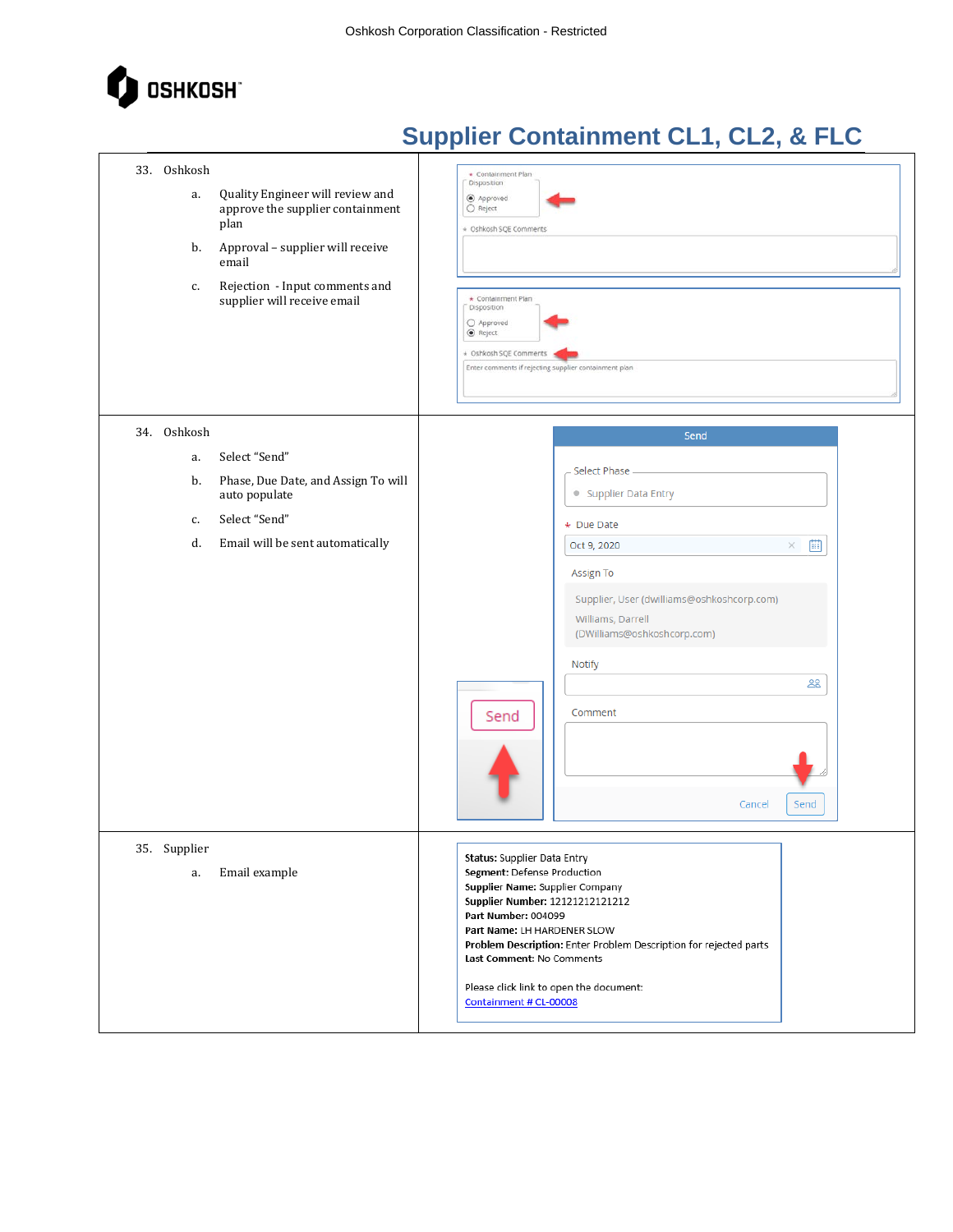

| 36. Supplier<br>Add inspection data daily by using<br>a.<br>the "Add Record" button under<br><b>Inspected Quantities</b><br>b.                                                                                                            | <b>Inspection Data</b><br>A Collapse All<br>意见<br>$\Box$<br>↑ Oldest to newest<br>OSelected 1-1 of 1 < ><br>* Part Number/Feature<br>· Date Added<br>· Date Removed<br>$\Box$<br>Õ<br>Sep 28, 2020 ×<br>而<br>004099<br>面<br>After entering your daily inspection numbers<br>select "Save and Close"<br><b>Inspected Quantities</b><br>A Collapse All<br>+ Add Record<br>DSelected $1-2$ of $2-5$<br>$\Box$<br>Wewest to oldest<br>QTY Rejected at OSK Facility<br>* QTY Inspected<br>· Date<br>* QTY Rejected<br>$\odot$<br>α<br>50<br>$\sigma$<br>Sep 29, 20 ×<br>[iii]<br>QTY Rejected at OSK Facility<br>· Date<br>* QTY Inspected<br>* QTY Rejected<br>$\odot$<br>$ 0\rangle$<br>Sep 28, 20 ×<br>100                                                                                                                                                                                    |
|-------------------------------------------------------------------------------------------------------------------------------------------------------------------------------------------------------------------------------------------|---------------------------------------------------------------------------------------------------------------------------------------------------------------------------------------------------------------------------------------------------------------------------------------------------------------------------------------------------------------------------------------------------------------------------------------------------------------------------------------------------------------------------------------------------------------------------------------------------------------------------------------------------------------------------------------------------------------------------------------------------------------------------------------------------------------------------------------------------------------------------------------------|
| 37. Supplier<br>After entering inspection data for<br>a.<br>each part daily select "Save &<br>Close"<br>b.<br>NOTE: Do not select Send<br>Once you select Save & Close<br>c.<br>Oshkosh will have visibility to the<br>inspection numbers | Save & Close<br>Void<br>Close<br>Save<br>Send<br>Voided                                                                                                                                                                                                                                                                                                                                                                                                                                                                                                                                                                                                                                                                                                                                                                                                                                     |
| 38. Oshkosh<br>If applicable - Oshkosh Rejected at<br>a.<br>OSK facility can be entered anytime<br>Once supplier has met<br>b.<br>expectations, Oshkosh can enter<br>the "Date Removed"                                                   | Inspection Data<br>+ Add Record<br>A Collapse All <i><b>B Remove</b></i><br>$\Box$<br>+ Oldest to newest<br>OSelected 1-t of 1 < ><br>* Part Number/Feature<br>+ Date Added<br>+ Date Removed<br>$\Box$<br>$\odot$<br>004099<br>Sep 30, 2020 X<br>Sep 28, 2020 X<br>$\left($ in<br>int.<br>- Reason for Removal<br>Enter reason for part number being removed<br>After entering your daily inspection numbers<br>select "Save and Close"<br>+ Add Record<br><b>Inspected Quantities</b><br>A Collapse All @ Remove<br>Vewest to oldest<br>OSelected 1-2 of 2 < ><br>$\Box$<br>QTY Rejected at OSK Facility<br>* QTY inspected<br>* QTY Rejected<br>* Date<br>$_{\odot}$<br>$\Box$<br>100<br>$\circ$<br>Sep 28, 20 × [iii]<br>$\ddot{\rm{o}}$<br>QTY Rejected at OSK Facility<br>$\div$ Date<br>+ QTY Inspected<br>+ QTY Rejected<br>$\odot$<br>$\Box$<br>50<br>$\circ$<br>Sep 29, 20 ×<br>曲 |
| 39. Oshkosh<br>Select "Send"<br>a.<br>Phase and Notify will auto populate<br>b.<br>Select "Send"<br>c.<br>Email will be sent automatically<br>d.                                                                                          | Send<br>Select Phase<br>• Closed<br>Notify<br>28<br>Supplier, User (dwilliams@oshkoshcorp.com) ×<br>Comment<br>Send<br>Send<br>Cancel                                                                                                                                                                                                                                                                                                                                                                                                                                                                                                                                                                                                                                                                                                                                                       |